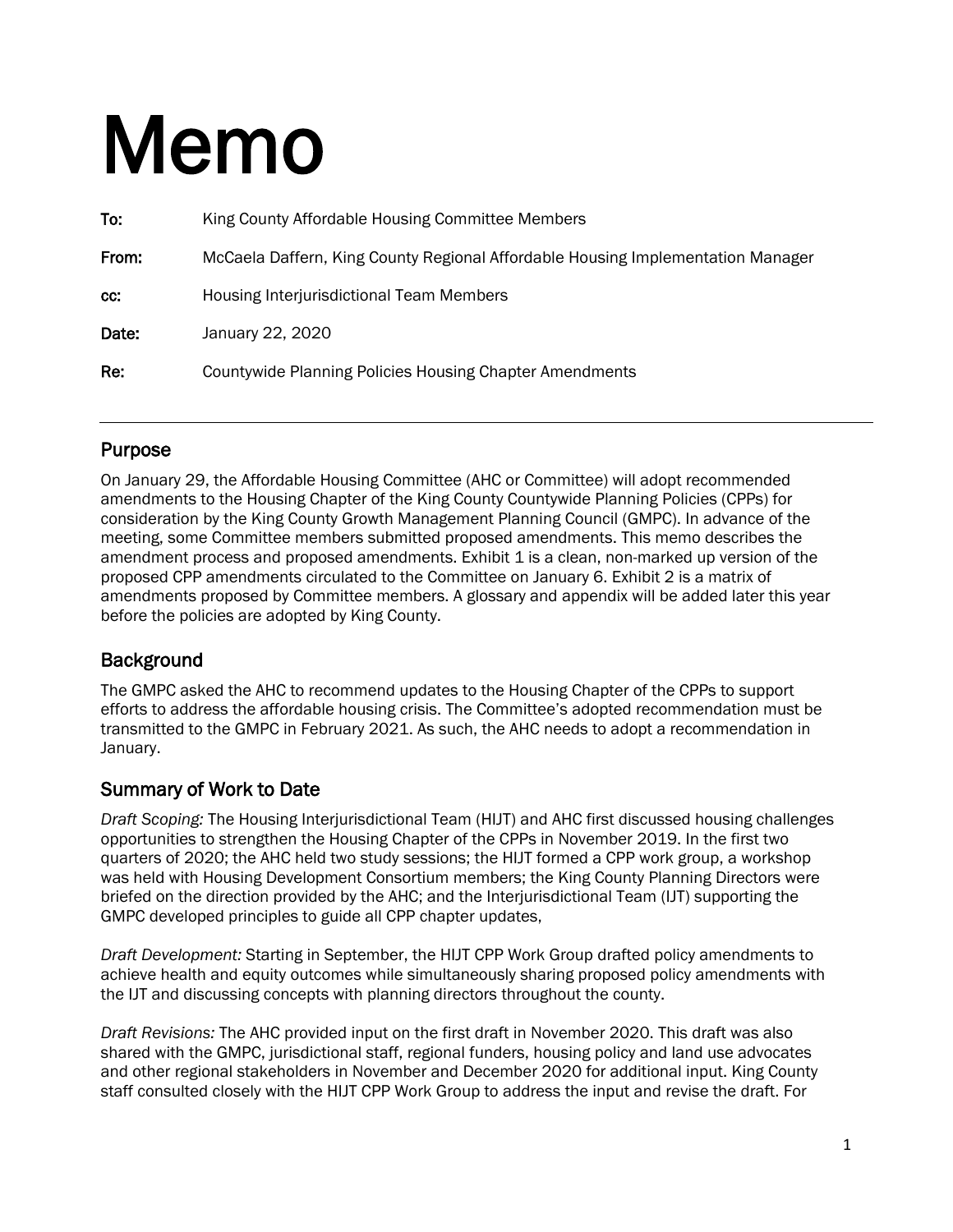more information on milestones reached through the end of October, reference the November 2020 [CPP Housing Chapter Update Memo](https://www.kingcounty.gov/%7E/media/depts/community-human-services/housing-homelessness-community-development/documents/affordable-housing-committee/Meeting_11-13-2020/CPP_Housing_Chapter_Memo.ashx?la=en) to the AHC.

*Proposed Amendments:* AHC members received a [draft copy of the HIJT's CPP Work Group's proposed](https://www.kingcounty.gov/%7E/media/depts/community-human-services/housing-homelessness-community-development/documents/affordable-housing-committee/Meeting_01-29-2021/AHCCPPHousingChapterMemoandPolicies162021.ashx?la=en)  [policies](https://www.kingcounty.gov/%7E/media/depts/community-human-services/housing-homelessness-community-development/documents/affordable-housing-committee/Meeting_01-29-2021/AHCCPPHousingChapterMemoandPolicies162021.ashx?la=en) on January 6. Please reference Exhibit 2 in that document for the rationale for each change, including references to aligned plans and equity concepts. Some members submitted proposed amendments for consideration by other members in advance of the meeting in mid-January (see Exhibit 3). Members may propose amendments at the meeting.

#### Policy Amendment Considerations

In response to initial AHC and IJT guidance, the HIJT CPP Work Group proposed amendments to the Housing Chapter to:

- Align with existing plans, including VISION 2050 and the RAHTF report.
- Strengthen methods of local and regional accountability.
- Achieve health and equity outcomes.

Additional revisions were made in December in response to subsequent input from the AHC and other regional stakeholders. The input received largely fell into three categories:

- Provide a more accurate definition of countywide need.
- Avoid unnecessary new processes (H-6 as proposed in November 13 version) and rely on regular monitoring and data transparency as the means for achieving regional accountability.
- Simplify and streamline policy language.

#### Next Steps

The Committee will be asked to adopt recommended amendments at the January 29 meeting. To expedite decision-making, members are encouraged to review the proposed amendments in Exhibit 2 prior to the meeting. Committee members may also suggest further amendments at the meeting. The Committee will have approximately 40 minutes to discuss and deliberate on January 29.

| Date                           | Action                                                                                                                                                                                                                                                    |
|--------------------------------|-----------------------------------------------------------------------------------------------------------------------------------------------------------------------------------------------------------------------------------------------------------|
| January 2021                   | <b>AHC Recommendation of Housing Chapter</b><br>The AHC reviews and possibly adopts a recommendation to the GMPC for 2021<br>CPP Housing Chapter amendments. That same week, the GMPC workshops all CPP<br>draft chapters, including the Housing Chapter. |
| February/<br><b>March 2021</b> | GMPC Consideration of Housing and Draft Release of full CPP update<br>The GMPC reviews the AHC recommendation. The GMPC releases the Public<br>Review Draft of the 2021 CPPs and draft growth targets.                                                    |
| April/ May<br>2021             | <b>GMPC Amendments to all Chapters</b><br>The GMPC identifies proposed amendments and sets final growth targets.                                                                                                                                          |
| June 2021                      | <b>GMPC Recommends 2021 CPP Update</b><br>The GMPC considers amendments and takes final action to recommend the 2021<br>CPP Update to the King County Council.                                                                                            |
| July/<br>December<br>2021      | King County Council Adopts and Cities Ratify<br>King County Council considers recommended draft 2021 CPP Amendments from<br>the GMPC and adopts. Cities ratify.                                                                                           |

**Exhibits**<br>Exhibit 1: Proposed Amendments to the 2021 CPP Housing Chapter Exhibit 2: 2021 CPP Housing Chapter Amendment Tracker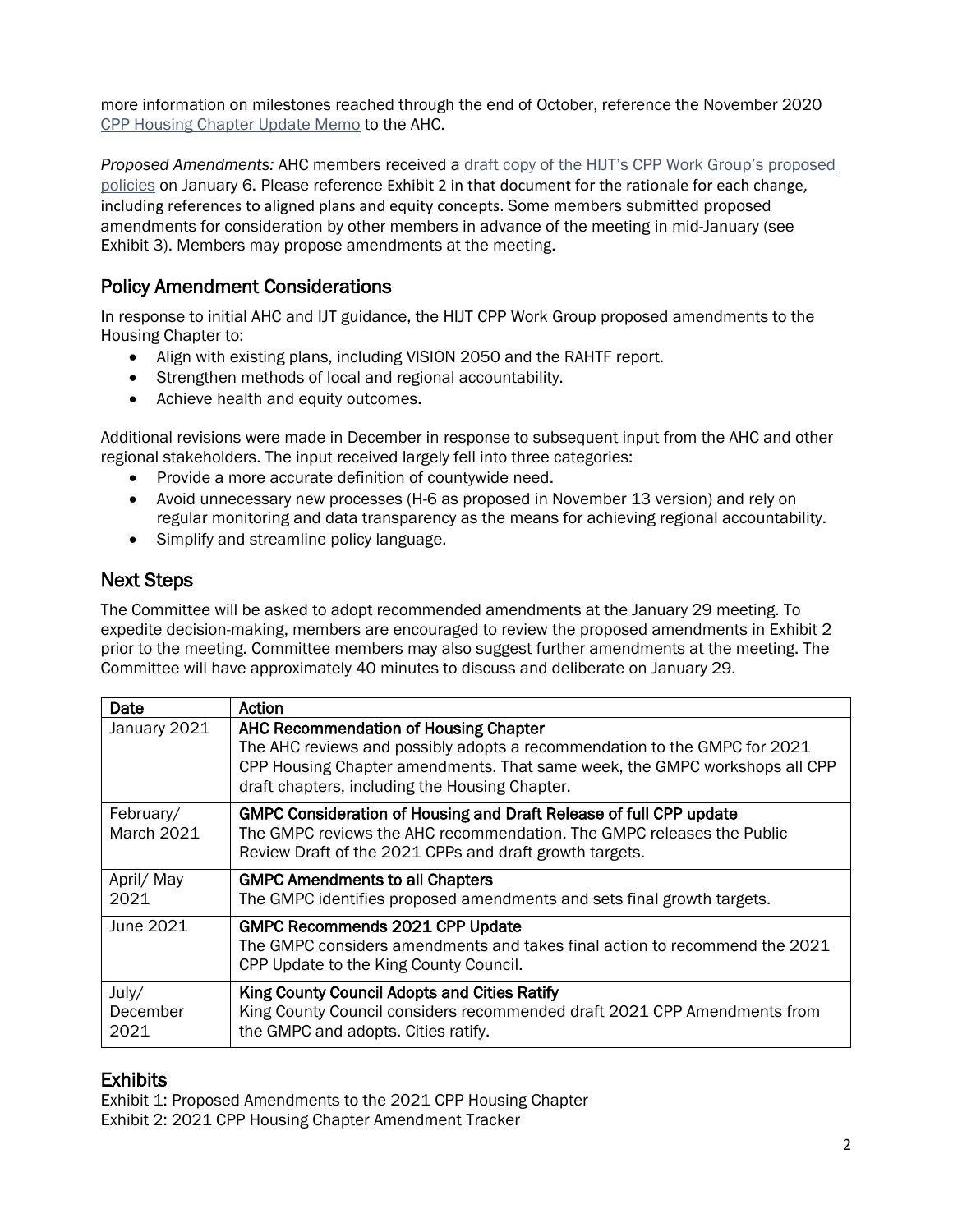#### Exhibit 1: Proposed Amendments to the 2021 CPP Housing Chapter

### 2021 CPP Housing Chapter Draft Amendments **HOUSING**

The Countywide Planning Policies in the Housing Chapter support a range of affordable, accessible, and healthy housing choices for current and future residents. Further, they respond to the legacy of discriminatory housing and land use policies and practices (e.g. redlining, racially restrictive covenants, exclusionary zoning, etc.) that have led to significant racial and economic disparities in access to housing and neighborhoods of choice. These disparities affect equitable access to well-funded schools, healthy environments, open space, and employment.

The policies reflect the region's commitment to addressing the 2018 findings of the Regional Affordable Housing Task Force (Task Force). Key findings include:

- Dramatic housing price increases between 2012 and 2017 resulted in an estimated 156,000 extremely low-, very low-, and low-income households spending more than 30 percent of their income on housing (housing cost burdened); and
- Black, Hispanic, Indigenous, and extremely low-income households are among those most disproportionately impacted by housing cost burden.

While significant housing market activity is needed to reach overall King County housing growth targets, the ability of the region's housing market to address the housing needs of low-income households is limited. A large majority of the need will need to be addressed with units restricted to income-eligible households – both rent-restricted units and resale restricted homes ("income-restricted units").

Building on the Task Force's work, this chapter establishes a countywide need for affordable housing defined as the additional housing units needed in King County by 2044 so that no household earning at or below 80 percent of Area Median Income (AMI) is housing cost burdened. While the need is expressed in countywide terms, housing affordability varies significantly across jurisdictions. In addressing housing needs, less affordable jurisdictions will need to take significant action to increase affordability across all income levels while more affordable jurisdictions will need to take significant action to preserve affordability. To succeed, all communities must address housing need where it is greatest--housing affordable to extremely-low income households.

The policies below set a framework for individual and collective action and accountability to meet the countywide need and eliminate disparities in access to housing and neighborhoods of choice. These policies guide jurisdictions through a four-step process:

- 1. Conduct a housing inventory and analysis;
- 2. Implement policies and strategies to equitably meet housing needs;
- 3. Measure results and provide accountability; and
- 4. Adjust strategies to meet housing needs.

Overarching Goal: Provide a full range of affordable, accessible, healthy, and safe housing choices to every resident in King County. All jurisdictions work to:

- preserve, improve, and expand their housing stock;
- promote fair and equitable access to housing for all people;
- and take actions that eliminate race-, place-, ability-, and income-based housing disparities.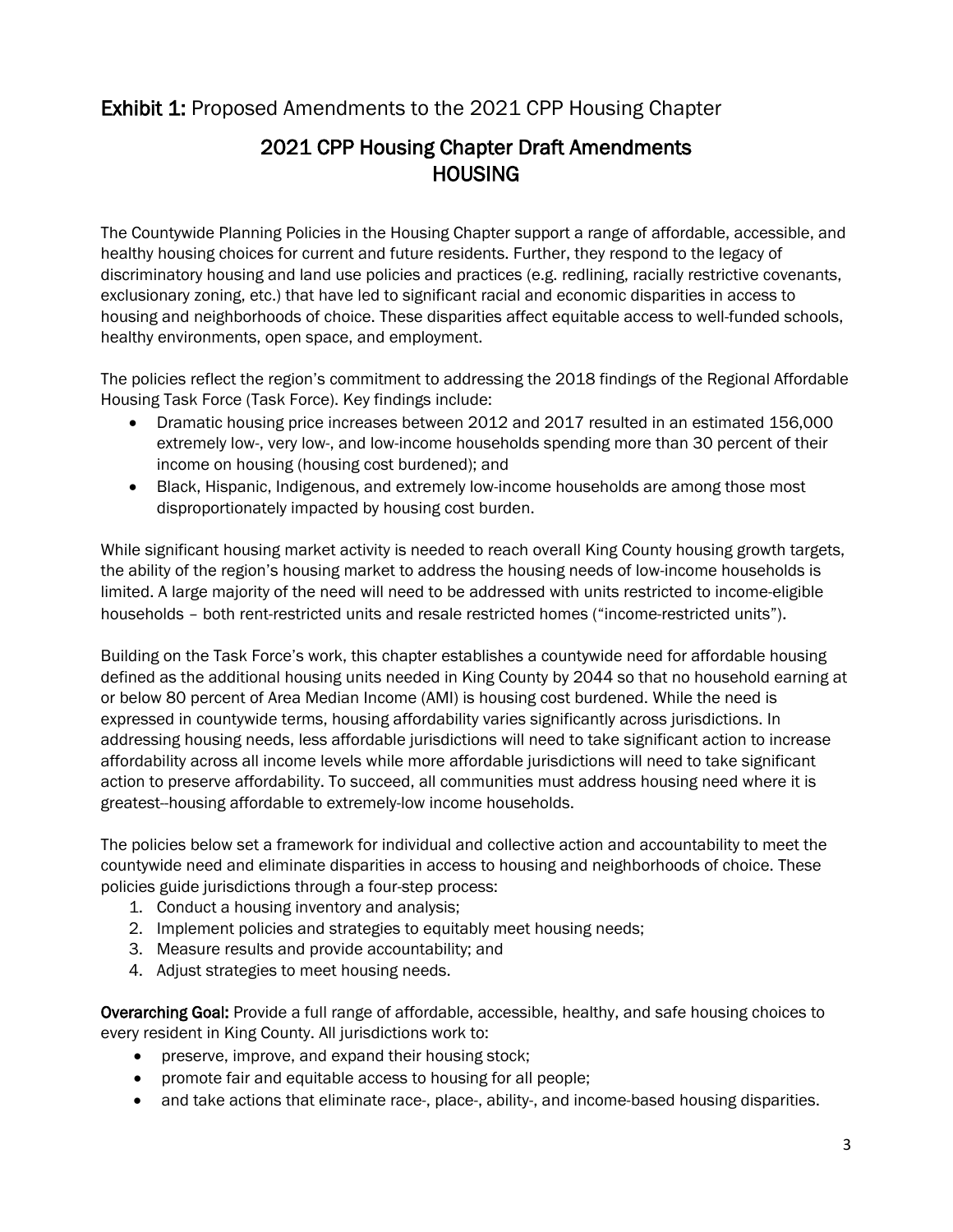H-1 Address the countywide need for housing affordable to households with low, very low, and extremely low incomes, (including those with special needs), at a level that calibrates with the jurisdiction's identified affordability gap for those households. The countywide need for housing in 2044 by percentage of AMI is:

| 30% and below AMI (extremely low) | 15% of total housing supply |
|-----------------------------------|-----------------------------|
| 31-50% of AMI (very low)          | 15% of total housing supply |
| 51-80% of AMI (low)               | 19% of total housing supply |

Table H-1 provides additional context on the countywide need for housing.

| Table H-1: King County Affordable<br><b>Housing Need</b>                                 | Less than or<br>Equal to<br><b>30% AMI</b> | Greater than<br>30% AMI and<br>Less than or<br>Equal to 50%<br>AMI | Greater than<br>50% AMI and<br>Less than or<br>Equal to 80%<br><b>AMI</b> | <b>All Less</b><br>than or<br>Equal to<br><b>80% AMI</b> |  |  |
|------------------------------------------------------------------------------------------|--------------------------------------------|--------------------------------------------------------------------|---------------------------------------------------------------------------|----------------------------------------------------------|--|--|
| <b>Housing Units by Affordability</b>                                                    |                                            |                                                                    |                                                                           |                                                          |  |  |
| (2019)                                                                                   |                                            |                                                                    |                                                                           |                                                          |  |  |
| Number of Units                                                                          | 44,000                                     | 122,000                                                            | 180,000                                                                   | 346,000                                                  |  |  |
| As Share of Total Units                                                                  | 5%                                         | 13%                                                                | 19%                                                                       | 36%                                                      |  |  |
| Additional Affordable Housing Units Needed (2019-2044)                                   |                                            |                                                                    |                                                                           |                                                          |  |  |
| <b>Additional Housing Units</b><br>Needed to Address Existing<br>Conditions <sup>1</sup> | 105,000                                    | 31,000                                                             | 23,000                                                                    | 159,000                                                  |  |  |
| Housing Units Needed to<br>Address Growth Through 2044 <sup>2</sup>                      | 39,000                                     | 32,000                                                             | 33,000                                                                    | 104,000                                                  |  |  |
| <b>Total Additional Affordable</b><br><b>Housing Units Needed</b>                        | 144,000                                    | 63,000                                                             | 56,000                                                                    | 263,000                                                  |  |  |
| Total Affordable Housing Units Needed by 2044 (Includes Current Housing Units)           |                                            |                                                                    |                                                                           |                                                          |  |  |
| Number of Units                                                                          | 188,000                                    | 185,000                                                            | 236,000                                                                   | 609,000                                                  |  |  |
| As Share of Total Units                                                                  | 15%                                        | 15%                                                                | 19%                                                                       | 49%                                                      |  |  |

Refer to Appendix 4 for the methodology used to calculate countywide need and 2019 jurisdictional affordability levels as compared to countywide need.

H-2 Prioritize the need for housing affordable to households at less than 30% AMI (extremely low income) by implementing tools such as:

• capital, operations, and maintenance funding;

<span id="page-3-0"></span><sup>&</sup>lt;sup>1</sup> Estimates of additional affordable units needed to address existing cost burden and provide housing for persons experiencing homelessness. The estimates are based on a model in which adding units for households within a given low-income category (e.g., < 30% AMI) allows those households to vacate units affordable within the next income category (e.g., greater than 30% AMI and less than or equal to 50% of AMI), in turn addressing needs of cost-burdened households in that income level. (Estimates shown assume that housing units equal to 1/25<sup>th</sup> of cost burdened households in each category are added annually in each income category until cost burden is eliminated; a range of estimates is possible depending on inputs to this model.)

<span id="page-3-1"></span><sup>&</sup>lt;sup>2</sup> Estimates of housing units needed to address growth assume income distribution of households added through growth is the same as existing income distribution.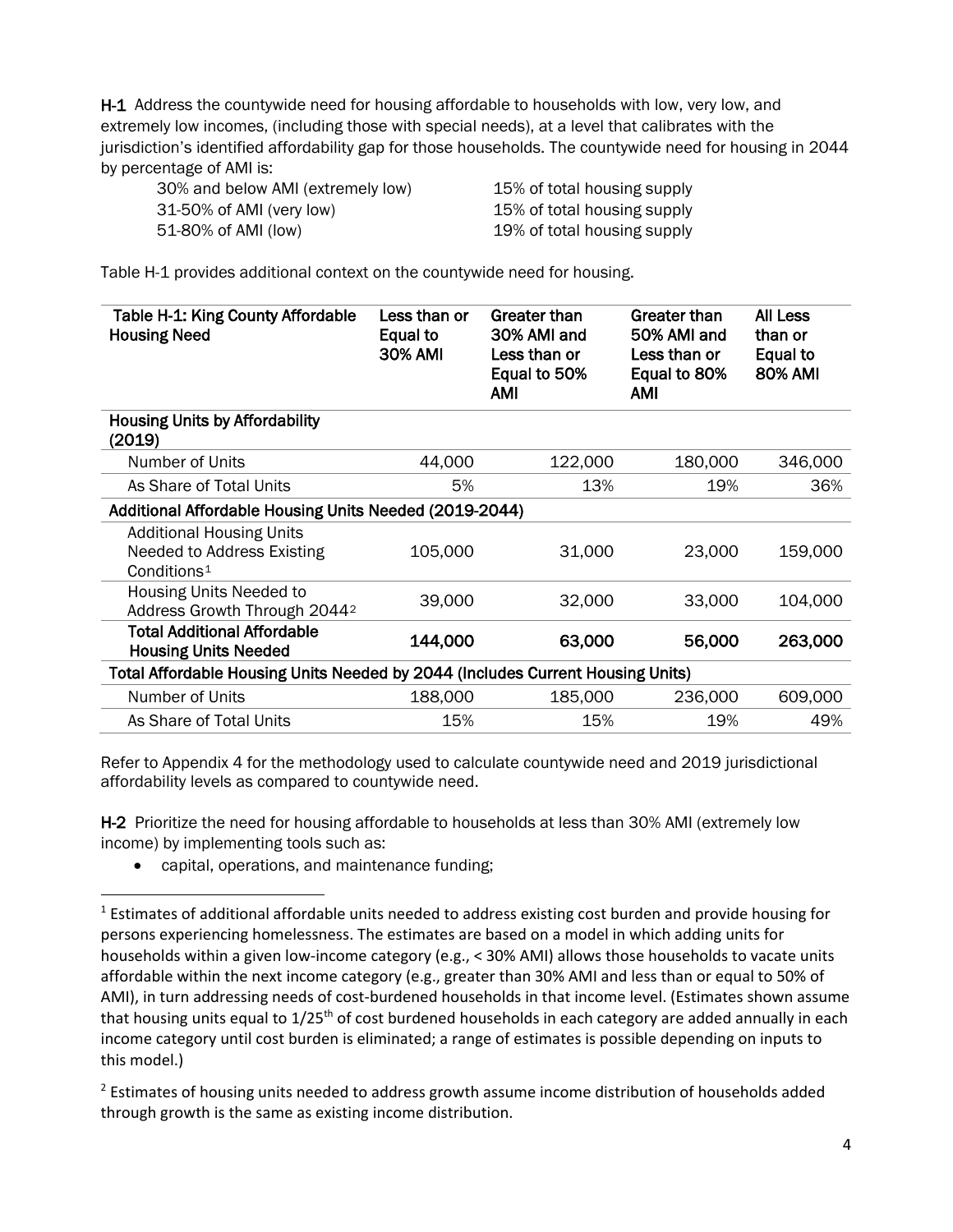- complementary land use regulations;
- welcoming communities;
- supportive policies; and
- collaborative actions by all jurisdictions.

#### Conduct a Housing Inventory and Analysis

The Growth Management Act requires an inventory and analysis of existing and projected housing needs as part of each jurisdiction's comprehensive plan housing element. The inventory and needs analysis, together with an evaluation of recent progress to address housing needs, helps cities identify the greatest needs and prioritize strategies to address them. Understanding the impact of discriminatory housing and land use practices and current disparities in access to housing and neighborhoods of choice helps focus policies and programs to achieve equitable housing outcomes. For example, understanding disparities in access to opportunity areas (i.e. areas with high quality schools, jobs, transit and access to parks, open space, and clean air, water, and soil) can identify a need for increased affordability in those areas. Appendix X provides further guidance on conducting a housing inventory and analysis.

H-3 Conduct an inventory and analysis in each jurisdiction of existing and projected housing needs of all segments of the population and summarize the findings in the housing element. The inventory and analysis shall include:

- a. affordability gap of the jurisdiction's housing supply as compared to countywide need percentages from policy H-1 (see table H-2 in Appendix);
- b. number of existing housing units by housing type, age, number of bedrooms, occupants per room, condition, tenure, and AMI limit (for income-restricted units);
- c. percentage of residential land zoned for and geographic distribution of moderate- and highdensity housing in the jurisdiction;
- d. number of units, including number of income-restricted units, within a half-mile walkshed of high capacity or frequent transit stations and regional and countywide centers;
- e. household characteristics, by race/ethnicity:
	- i. income (median and by AMI bracket)
	- ii. tenure
	- iii. size
	- iv. housing cost burden and severe housing cost burden;
- f. current population characteristics, by race/ethnicity:
	- v. age
	- vi. disability;
- g. projected population growth and demographic change;
- h. housing development capacity within a half-mile walkshed of high capacity or frequent transit;
- i. ratio of housing to jobs in the jurisdiction;
- j. summary of existing and proposed partnerships and strategies, including dedicated resources, for meeting countywide housing need, particularly for populations disparately impacted;
- k. the housing needs of people who need supportive services or accessible units, including but not limited to people experiencing homelessness, disabled persons, people with medical conditions, and older adults; and
- l. the housing needs of communities experiencing disproportionate harm of housing inequities including Black, Indigenous, and People of Color (BIPOC).

H-4 Evaluate the effectiveness of existing housing policies and strategies to meet a significant share of countywide need. Identify gaps in existing partnerships, policies, and dedicated resources for meeting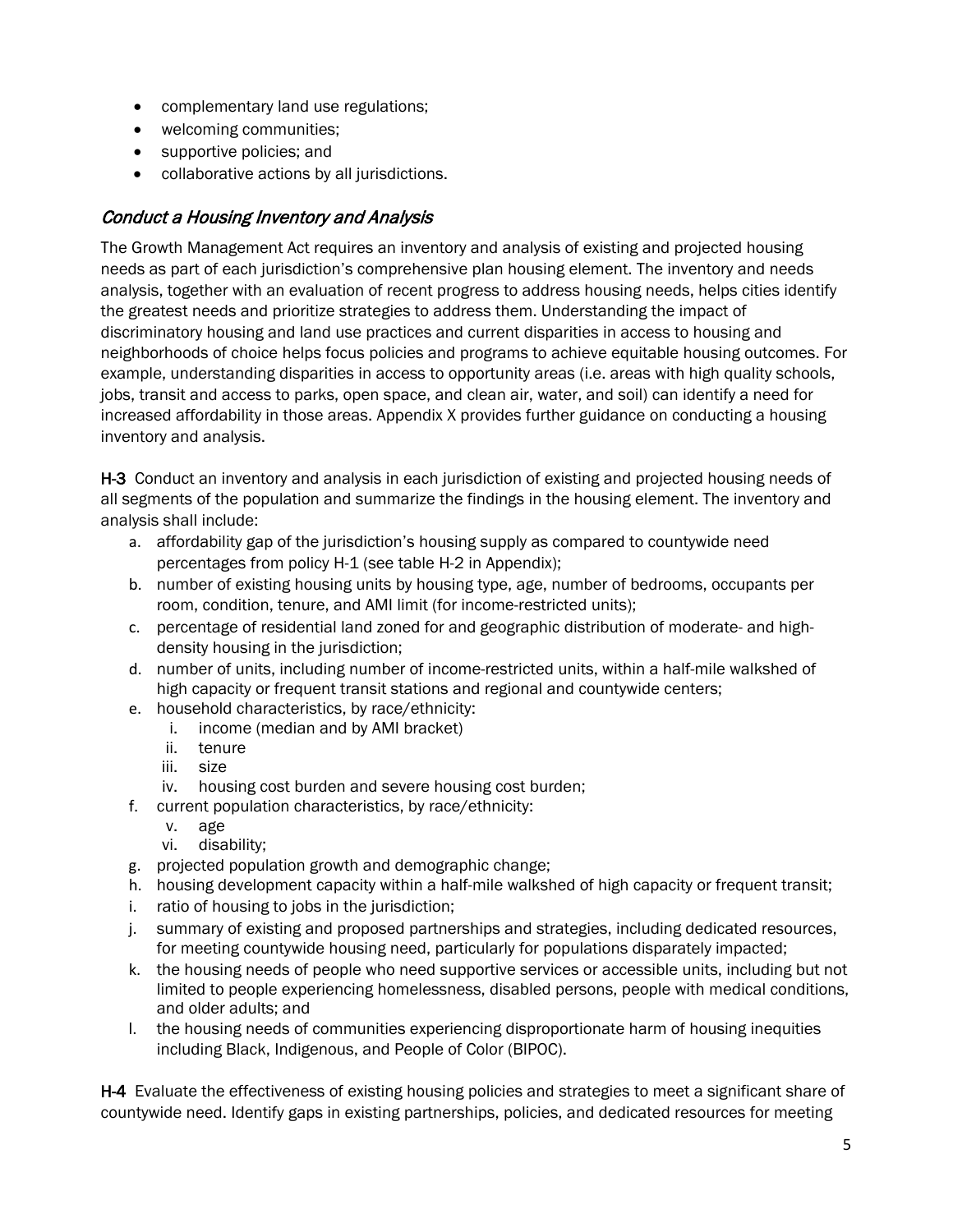the countywide need and eliminating racial and other disparities in access to housing and neighborhoods of choice.

H-5 Document the local history of racially exclusive and discriminatory land use and housing practices, consistent with local and regional fair housing reports and other resources. Explain the extent to which that history is still reflected in current development patterns, housing conditions, tenure, and access to opportunity. Demonstrate how current strategies are addressing impacts of those racially exclusive and discriminatory policies and practices. The County will support jurisdictions in identifying and compiling resources to support this analysis.

#### Collaborate Regionally

Housing affordability is important to regional economic vitality and sustainability. Housing markets do not respect jurisdictional boundaries. For these reasons, this section promotes cross-sectoral and interjurisdictional coordination and collaboration to identify and meet the housing needs of households with extremely low, very low, and low incomes. Collaborative efforts, supported by the work of the Affordable Housing Committee, the Puget Sound Regional Council and other bodies, contribute to producing and preserving affordable housing and coordinating equitable, sustainable development in the county and region. Where individual jurisdictions lack sufficient resources, collective efforts to fund or provide technical assistance for affordable housing development and preservation, and for the creation of strategies and programs, can help to meet the housing needs identified in comprehensive plans. Jurisdictions with similar housing characteristics tend to be clustered geographically. Therefore, there are opportunities for efficiencies and greater impact through interjurisdictional cooperation. Such efforts are encouraged and can be a way to meet a jurisdiction's share of the countywide affordable housing need.

H-6 Collaborate with diverse partners (e.g. employers, financial institutions, philanthropic, faith, and community-based organizations) on provision of resources (e.g. funding, surplus property) and programs to meet countywide housing need.

H-7 Work cooperatively with the Puget Sound Regional Council and other agencies that provide technical assistance to local jurisdictions to support the development, implementation, and monitoring of strategies that achieve the goals of this chapter.

#### Implement Policies and Strategies to Equitably Meet Housing Needs

VISION 2050 encourages local jurisdictions to implement strategies to preserve, improve, and expand its housing stock to provide a range of affordable, accessible, healthy, sustainable, and safe housing choices to every resident. This section supports equitably meeting housing needs through strategies and actions that promote:

- *Distributional equity:* An individual's income race, ethnicity, immigration status, sexual orientation, ability, or income doesn't impact their ability to access housing in the neighborhood of their choice;
- *Cross-generational equity:* The impact of the housing policies we create result in fair and just distribution of benefits and burdens to future generations;
- Process equity: The housing policy development, decision-making, and implementation process is inclusive, open, fair, and accessible to all stakeholders; and
- *Reparative policies:* The policies implemented will actively seek to repair harms cause by racially biased policies.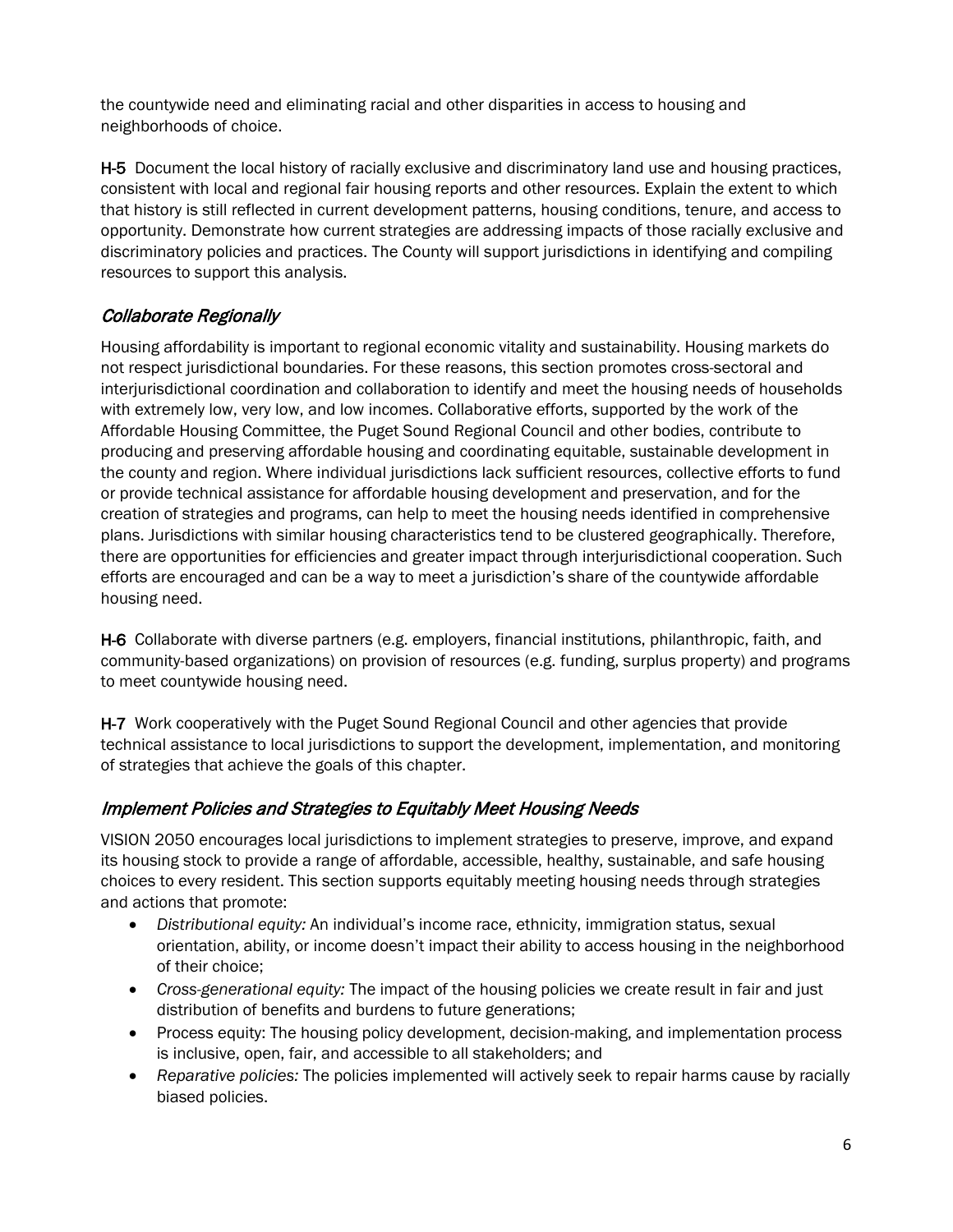The strategies are grouped by theme:

- Equitable processes and outcomes;
- Increased housing supply, particularly for households with the greatest needs;
- Expanded housing options and increased affordability accessible to transit and employment;
- Expanded housing and neighborhood choice for all residents; and
- Housing stability, healthy homes, and healthy communities

Further detail on the range of strategies for equitably meeting housing needs is contained in Table H-2 in Appendix 4.

#### *Equitable processes and outcomes*

Working together with households most impacted by the affordable housing crisis helps to tailor solutions to best meet their needs. Taking intentional action to overcome past and current discriminatory policies and practices helps to reduce disparities in access to housing and neighborhoods of choice.

H-8 Collaborate with populations most disproportionately impacted by housing cost burden in developing, implementing and monitoring strategies that achieve the goals of this chapter. Prioritize the needs and solutions articulated by these disproportionately impacted populations.

H-9 Adopt intentional, targeted actions that repair harms to Black, Indigenous, and People of Color (BIPOC) households from past and current racially exclusive and discriminatory land use and housing practices (generally identified through Policy H-5). Promote equitable outcomes in partnership with communities most impacted.

#### *Increased housing supply, particularly for households with the greatest needs*

VISION 2050 encourages local cities to adopt best practices and innovative techniques to meet housing needs. Meeting the countywide affordable housing need will require actions, including commitment of substantial financial resources, by a wide range of private for profit, non-profit, and government entities. Multiple tools will be needed to meet the full range of needs in any given jurisdiction.

H-10 Adopt policies, incentives, strategies, actions, and regulations that increase the supply of longterm income-restricted housing for extremely low, very low, and low-income households and households with special needs.

H-11 Implement strategies to overcome cost barriers to housing affordability. Strategies to do this vary but can include updating development standards and regulations and developing programs, policies, partnerships, and incentives to decrease costs to build and preserve affordable housing.

H-12 Prioritize the use of local and/ regional resources (e.g. funding, surplus property) for incomerestricted housing, particularly for extremely low income households, special needs populations, and others with disproportionately greater housing needs. Consider projects that promote access to opportunity, anti-displacement, and wealth building for Black, Indigenous, and People of Color communities to support implementation of policy H-9.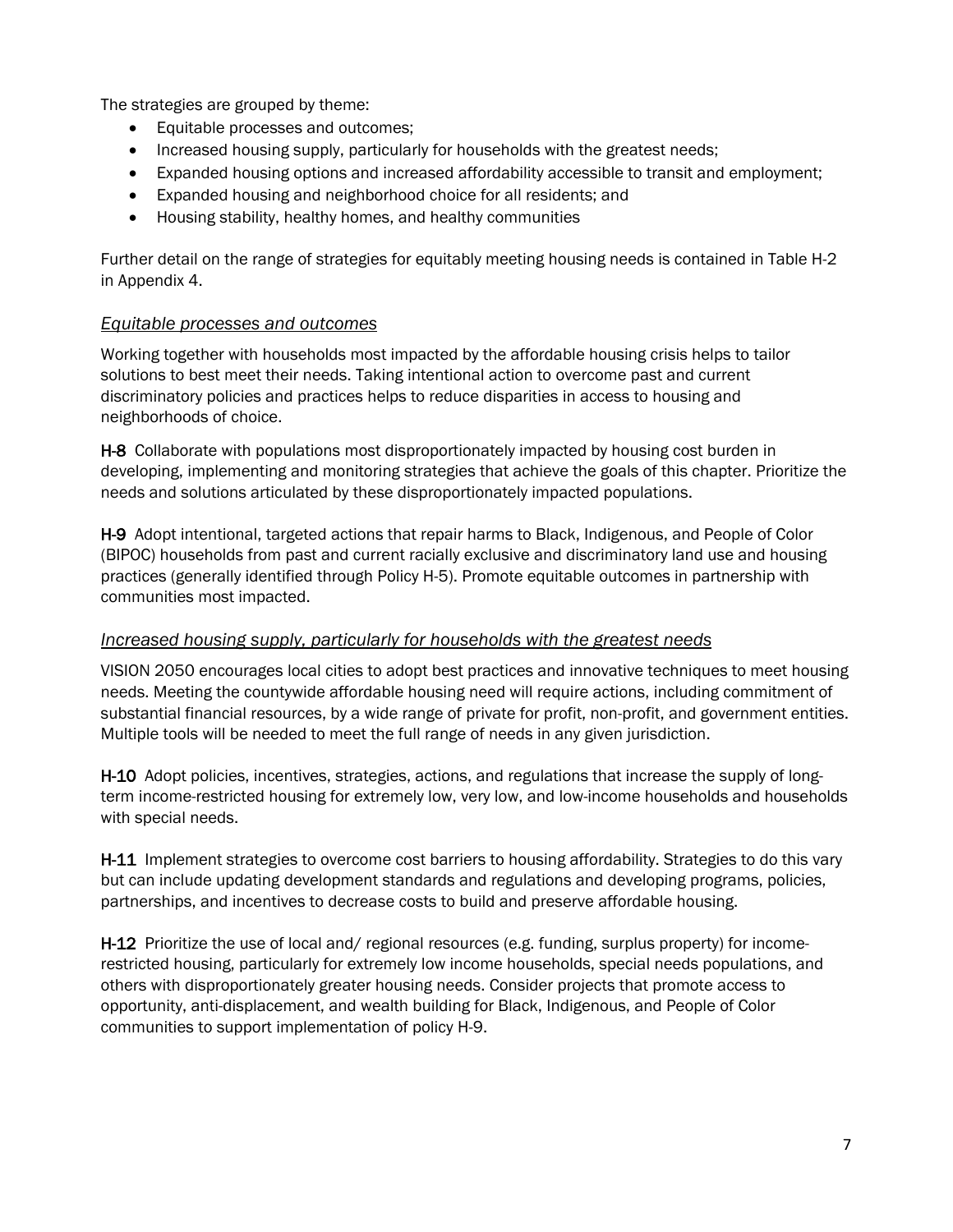#### *Expanded housing options and increased affordability accessible to transit and employment*

The Regional Growth Strategy accommodates growth in urban areas, focused in designated centers and near transit stations, to create healthy, equitable, vibrant communities well-served by infrastructure and services. As the region invests in transit infrastructure, it must also support affordability in transit areas.

Lack of housing affordability negatively impacts the region's resilience to climate change as people are forced to live far from work, school and transit, which contributes to climate change through increased transportation emissions and sprawl.

H-13 Increase housing choices for everyone—particularly those earning lower wages--in locations accessible to or within a reasonable commute to major employment centers and affordable to all income levels. Encourage housing production at levels that improve jobs-housing balance throughout the county.

H-14 Expand the supply and range of housing types--including affordable units--at densities sufficient to maximize the benefits of transit investments throughout the county.

H-15 Support the development and preservation of income-restricted affordable housing that is within walking distance to high capacity and frequent transit.

#### *Expanded housing and neighborhood choice for all residents*

Extremely low-, very low-, and low-income residents often have limited choices when seeking an affordable home and neighborhood. The King County Consortium's Analysis of Impediments to Fair Housing Choice found that many BIPOC and immigrant groups face disparities in access to opportunity areas with high quality schools, jobs, transit and access to parks, open space, and clean air, water, and soil. Some of the same groups are significantly less likely to own their home as compared to the countywide average, cutting them off from an important tool for housing stability and wealth building. Further, inequities in housing and land use practices as well as cycles of public and private disinvestment and investment have also resulted in communities vulnerable to displacement. Intentional actions to expand housing choices throughout the community will help address these challenges.

H-16 Adopt inclusive planning tools and policies whose purpose is to increase the ability of all residents in jurisdictions throughout the county to live in the neighborhood of their choice, reduce disparities in access to opportunity areas, and meet the needs of the region's current and future residents by:

- a. Providing access to affordable housing to rent and own throughout the jurisdiction, with a focus on areas of high opportunity.
- b. Expanding capacity for moderate density housing throughout the jurisdiction, especially in areas currently zoned for lower density single-family detached housing, and capacity for high-density housing, where appropriate, consistent with the Regional Growth Strategy.
- c. Evaluating the feasibility of, and implementing, where appropriate, inclusionary and incentive zoning to provide affordable housing.

H-17 Lower barriers to and promote access to affordable homeownership for extremely low-, very low-, and low--income, households. Emphasize:

a. Supporting long-term affordable homeownership opportunities for households earning at or below 80% AMI (which may require up-front initial public subsidy and policies that support diverse housing types); and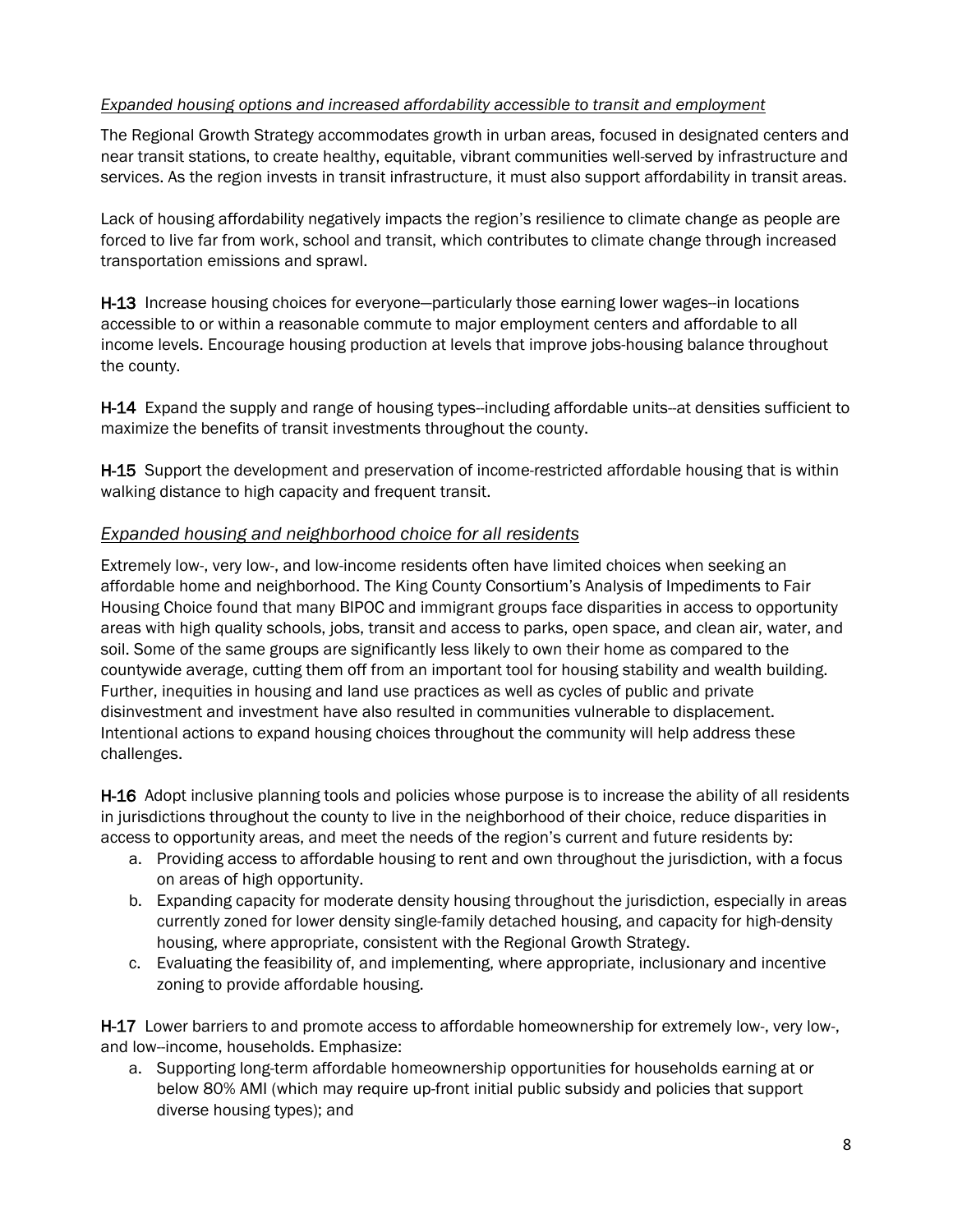b. Remedying historical inequities in and expanding access to homeownership opportunities for Black, Indigenous and People of Color communities.

H-18 Promote equitable development and adopt anti-displacement strategies, including dedicated funds for land acquisition and affordable housing production and preservation. Mitigate displacement that may result from planning, public and private investments, and market pressure. Implement antidisplacement measures prior to or concurrent with development capacity increases and capital investments.

H-19 Implement, promote and enforce fair housing policies and practices so that every person in the county has equitable access and opportunity to thrive in their communities of choice, regardless of their race, gender identity, sexual identity, ability, use of a service animal, age, immigration status, national origin, familial status, religion, source of income, military status, or membership in any other relevant category of protected people.

#### *Housing stability, healthy homes, and healthy communities*

H-20 Adopt and implement policies that protect housing stability for renter households; expand protections and supports for low-income renters and renters with disabilities.

H-21 Adopt and implement programs and policies that ensure healthy and safe homes.

H-22 Plan for residential neighborhoods that protect and promote the health and well-being of residents by supporting equitable access to parks and open space, safe pedestrian and bicycle routes, clean air, soil and water, fresh and healthy foods, high-quality education from early learning through K-12, affordable and high-quality transit options and living wage jobs and by reducing exposure to environmental hazards and pollutants.

#### Measure Results and Provide Accountability

Each jurisdiction has a responsibility to address its share of the countywide housing need. The county and cities will collect and report housing data to help evaluate progress in meeting this shared responsibility. The county will help coordinate a transparent data collection and sharing process with cities. Further detail on monitoring procedures is contained in Appendix X.

H-23 Monitor progress toward meeting countywide housing growth targets, countywide need, and eliminating disparities in access to housing and neighborhoods of choice. Where feasible, use existing regional and jurisdictional reports and monitoring tools and collaborate to reduce duplicative reporting.

Jurisdictions, including the county for unincorporated areas, will report annually to the county:

- a. total housing units;
- b. number of units lost to demolition, redevelopment, or conversion to non-residential use.
- c. total income-restricted units, by AMI limit, for which the city is a party to affordable housing covenants on the property title;
- d. of total housing units, net new housing units created during the reporting period;
- e. of total income-restricted units, net new income-restricted units, by tenure, AMI limit, address, and term of rent and income restrictions, created during the reporting period;
- f. total new accessible units permitted;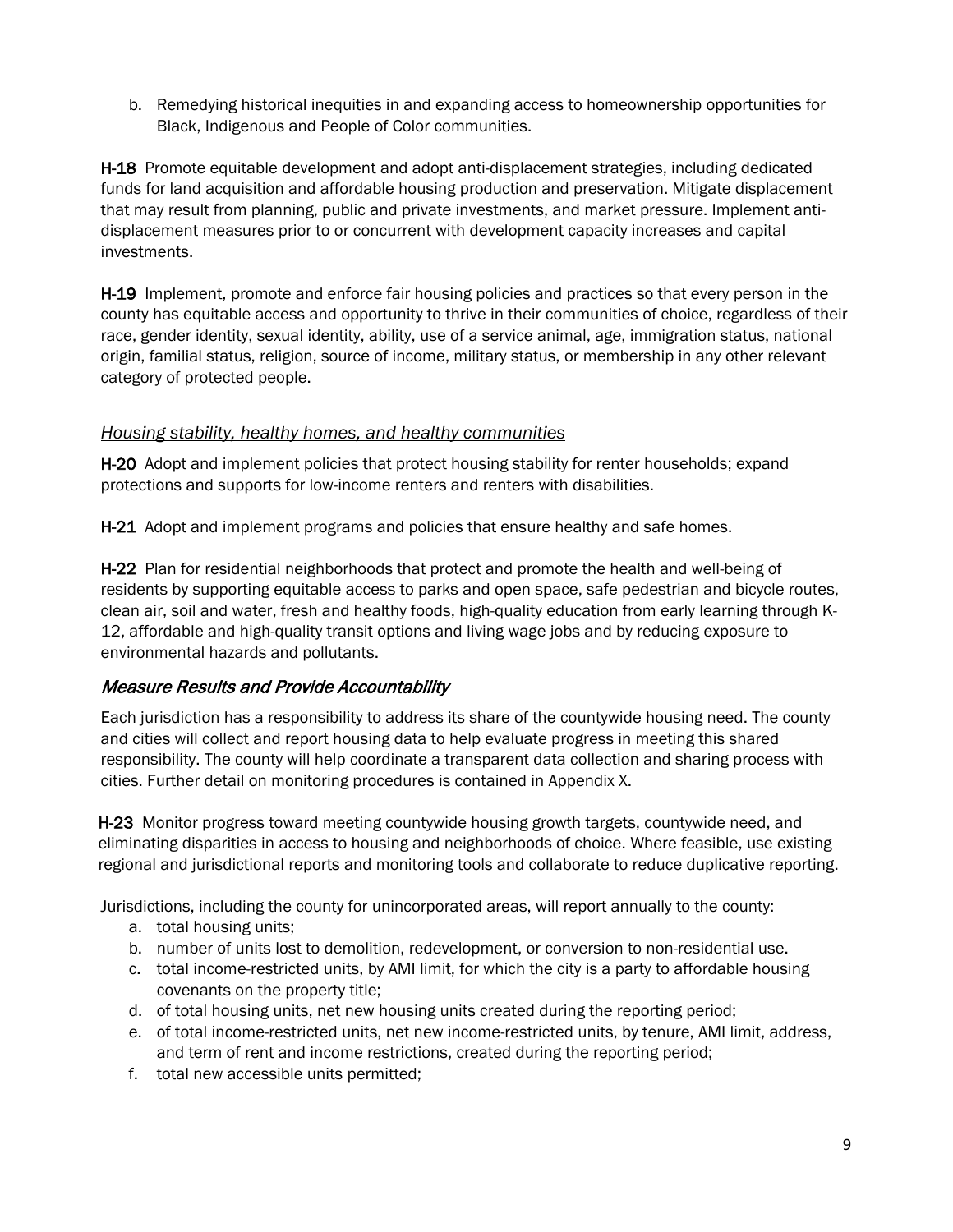- g. new strategies (e.g. land use code changes, dedicated fund sources, conveyance of surplus property) implemented during the reporting period to increase housing diversity or increase the supply of income-restricted units in the jurisdiction; and
- h. jurisdiction's new strategies implemented during the reporting period to reduce disparate housing outcomes and expand housing and neighborhood choice for BIPOC households and other population groups identified through policy H-5.

The county will report annually:

- a. countywide housing inventory of:
	- i. total housing units;
	- ii. total income-restricted units, by AMI limit;
	- iii. total housing units, net new housing units created during the reporting period; and
	- iv. total income-restricted units by tenure, AMI limit, location, created during the reporting period, starting in 2021.
	- v. total net new income-restricted units and the term of rent and income restrictions created during the reporting period, starting in December 2022;
	- vi. share of households by housing tenure by jurisdiction; and
- b. county's new strategies (e.g. dedicated fund sources, conveyance of surplus property) implemented during the reporting period to increase the supply of restricted units in the county, including geographic allocation of resources;
- c. county's new strategies implemented during the reporting period to reduce disparate housing outcomes and expand housing and neighborhood choice for BIPOC households and other population groups identified through policy H-5.
- d. number of income-restricted units within a  $\frac{1}{2}$  mile walkshed of a high-capacity or frequent transit stations in the county;
- e. share of households with housing cost burden, by income band, race, and ethnicity;
- f. tenant protection policies adopted by jurisdiction; and
- g. number of individuals and households experiencing homelessness, by race and ethnicity.

Where feasible, jurisdictions will also collaborate to provide:

- a. type and bedroom count of new housing units (recommended source: PSRC's Residential Building Permits annual reports); and
- b. changes in zoned capacity for housing, including housing densities and types.

**H-24** The county will annually provide transparent, ongoing information measuring the county and jurisdiction' progress toward meeting countywide affordable housing need, according to H-23, using public-facing tools such as the King County's Affordable Housing Dashboard.

#### Adjust Strategies to Meet Housing Needs

H-25 Review and amend countywide and local housing strategies and actions when monitoring in Policy H-23 and H-24 indicates that adopted strategies are not resulting in adequate affordable housing to meet the countywide need. Consider amendments to land use policies where they present a significant barrier to the equitable distribution of affordable housing.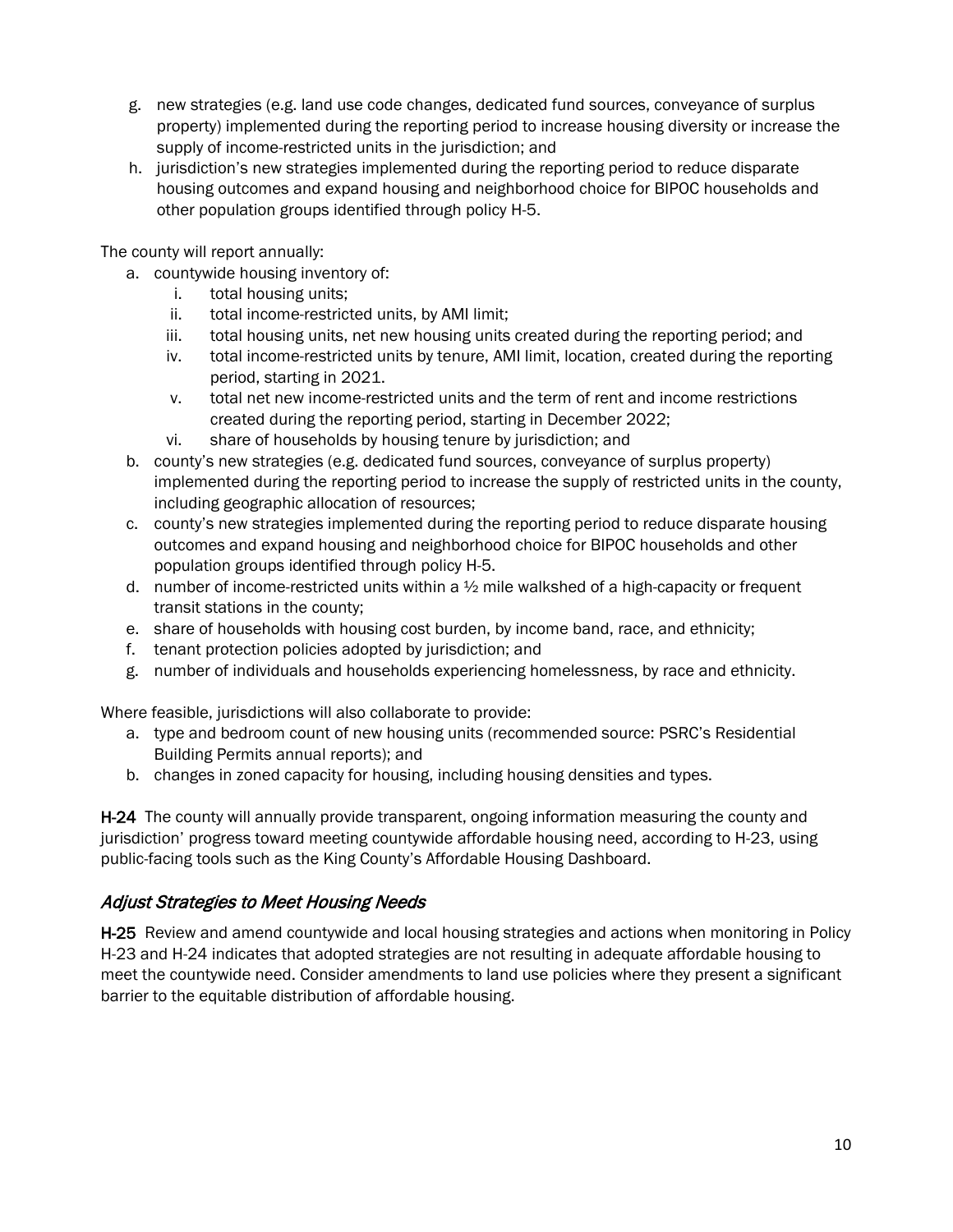*Note: Appendix 4 is under development. Table H-2 in Appendix 4 is referenced in policy H-3 and is provided for context only.*

#### APPENDIX 4: HOUSING TECHNICAL APPENDIX Table H-2: 2019 Housing Affordability for King County Jurisdictions by Regional Geographies

|                                          |                |                            |            |                            | 2019 Housing Units (HU) |                            |              |                     |                 |
|------------------------------------------|----------------|----------------------------|------------|----------------------------|-------------------------|----------------------------|--------------|---------------------|-----------------|
| Regional                                 | 0-30% AMI      |                            | 31-50% AMI |                            | 51-80% AMI              |                            | Over 80% AMI |                     | All Incomes     |
| Geography and<br>Jurisdiction            | # of HU        | % of<br><b>Total</b><br>HU | # of HU    | % of<br><b>Total</b><br>HU | # of HU                 | % of<br><b>Total</b><br>HU | # of HU      | % of<br>Total<br>HU | <b>Total HU</b> |
| <b>Metropolitan Cities</b>               |                |                            |            |                            |                         |                            |              |                     |                 |
| Bellevue                                 | 1,904          | 3%                         | 3,062      | 5%                         | 6,923                   | 11%                        | 50,483       | 81%                 | 62,372          |
| Seattle                                  | 22,164         | 6%                         | 37,443     | 10%                        | 64,108                  | 17%                        | 244,090      | 66%                 | 367,806         |
| <b>Core Cities</b>                       |                |                            |            |                            |                         |                            |              |                     |                 |
| Auburn                                   | 1,464          | 5%                         | 10,305     | 38%                        | 7,225                   | 26%                        | 8,398        | 31%                 | 27,391          |
| <b>Bothell</b>                           | 438            | 4%                         | 1,346      | 11%                        | 2,328                   | 19%                        | 8,096        | 66%                 | 12,208          |
| Burien                                   | 1,077          | 5%                         | 5,333      | 26%                        | 5,635                   | 27%                        | 8,748        | 42%                 | 20,793          |
| <b>Federal Way</b>                       | 1,490          | 4%                         | 9,558      | 26%                        | 12,977                  | 35%                        | 13,232       | 36%                 | 37,257          |
| Issaquah                                 | 797            | 5%                         | 941        | 6%                         | 1,972                   | 12%                        | 13,091       | 78%                 | 16,801          |
| Kent                                     | 2,128          | 4%                         | 12,091     | 25%                        | 15,951                  | 33%                        | 18,058       | 37%                 | 48,228          |
| Kirkland                                 | 1,207          | 3%                         | 2,495      | 6%                         | 5,125                   | 13%                        | 30,485       | 78%                 | 39,312          |
| Redmond                                  | 732            | 3%                         | 1,515      | 5%                         | 3,092                   | 11%                        | 23,280       | 81%                 | 28,619          |
| Renton                                   | 1,876          | 4%                         | 7,944      | 19%                        | 11,080                  | 26%                        | 21,955       | 51%                 | 42,855          |
| SeaTac                                   | 380            | 3%                         | 3,687      | 34%                        | 3,752                   | 35%                        | 3,036        | 28%                 | 10,855          |
| Tukwila                                  | 456            | 5%                         | 2,549      | 30%                        | 3,177                   | 38%                        | 2,263        | 27%                 | 8,445           |
| <b>High Capacity Transit Communities</b> |                |                            |            |                            |                         |                            |              |                     |                 |
| Des Moines                               | 637            | 5%                         | 3,284      | 25%                        | 3,266                   | 25%                        | 5,711        | 44%                 | 12,898          |
| Kenmore                                  | 280            | 3%                         | 1,173      | 12%                        | 1,305                   | 14%                        | 6,727        | 71%                 | 9,485           |
| Lake Forest Park                         | 111            | 2%                         | 364        | 7%                         | 443                     | 8%                         | 4,576        | 83%                 | 5,494           |
| Mercer Island                            | 282            | 3%                         | 397        | 4%                         | 418                     | 4%                         | 9,410        | 90%                 | 10,506          |
| Newcastle                                | 72             | 1%                         | 138        | 3%                         | 575                     | 11%                        | 4,430        | 85%                 | 5,214           |
| Shoreline                                | 1,286          | 5%                         | 2,278      | 9%                         | 4,840                   | 20%                        | 15,723       | 65%                 | 24,127          |
| Woodinville                              | 172            | 3%                         | 321        | 6%                         | 568                     | 10%                        | 4,389        | 81%                 | 5,450           |
| <b>Cities &amp; Towns</b>                |                |                            |            |                            |                         |                            |              |                     |                 |
| Algona                                   | 9              | 1%                         | 457        | 43%                        | 396                     | 38%                        | 191          | 18%                 | 1,053           |
| <b>Beaux Arts</b>                        | ä,             | 0%                         | 8          | 6%                         | 4                       | 3%                         | 108          | 90%                 | 119             |
| <b>Black Diamond</b>                     | 43             | 2%                         | 374        | 21%                        | 246                     | 14%                        | 1,145        | 63%                 | 1,808           |
| Carnation                                | 43             | 5%                         | 152        | 19%                        | 171                     | 21%                        | 451          | 55%                 | 817             |
| Clyde Hill                               | 10             | 1%                         | 38         | 3%                         | 15                      | 1%                         | 1,037        | 94%                 | 1,100           |
| Covington                                | 162            | 2%                         | 802        | 11%                        | 2,313                   | 33%                        | 3,825        | 54%                 | 7,102           |
| Duvall                                   | 52             | 2%                         | 208        | 8%                         | 260                     | 10%                        | 2,165        | 81%                 | 2,684           |
| Enumclaw                                 | 292            | 6%                         | 1,619      | 31%                        | 1,648                   | 32%                        | 1,670        | 32%                 | 5,228           |
| <b>Hunts Point</b>                       | 5              | 3%                         | 14         | 8%                         | 5                       | 3%                         | 163          | 87%                 | 186             |
| Maple Valley                             | 231            | 2%                         | 556        | 6%                         | 1,520                   | 16%                        | 6,973        | 75%                 | 9,280           |
| Medina                                   | 16             | 1%                         | 20         | 2%                         | 11                      | 1%                         | 1,187        | 96%                 | 1,233           |
| Milton                                   | 34             | 6%                         | 171        | 28%                        | 102                     | 17%                        | 301          | 50%                 | 608             |
| Normandy Park                            | 154            | 5%                         | 241        | 8%                         | 226                     | 8%                         | 2,256        | 78%                 | 2,876           |
| North Bend                               | 111            | 4%                         | 396        | 14%                        | 454                     | 16%                        | 1,822        | 65%                 | 2,783           |
| Pacific                                  | 41             | 2%                         | 952        | 39%                        | 856                     | 35%                        | 611          | 25%                 | 2,460           |
| Sammamish                                | 190            | 1%                         | 385        | 2%                         | 900                     | 4%                         | 20,685       | 93%                 | 22,159          |
| Skykomish                                | 10             | 6%                         | 59         | 34%                        | 20                      | 12%                        | 84           | 49%                 | 173             |
| Snoqualmie                               | 51             | 1%                         | 192        | 4%                         | 334                     | 7%                         | 4,171        | 88%                 | 4,748           |
| <b>Yarrow Point</b>                      | $\overline{4}$ | $1\%$                      | 4          | 1%                         | 8                       | 2%                         | 401          | 96%                 | 416             |
| <b>Urban Unincorporated &amp; Rural</b>  |                |                            |            |                            |                         |                            |              |                     |                 |
| Unincorporated                           | 3,240          |                            | 9,577      | 10%                        |                         |                            | 64,297       |                     | 93,179          |
| <b>King County</b>                       |                | 3%                         |            |                            | 16,065                  | 17%                        |              | 69%                 |                 |
| <b>Total HU</b>                          | 43,648         | 5%                         | 122,448    | 13%                        | 180,309                 | 19%                        | 609,722      | 64%                 | 956,128         |

 Sources: Percent of housing supply from CHAS 2013-2017 Tables 17A, 17B, 18A, 18B, and 18C. Total housing units also from CHAS 2017 data and adjusted based on 2019 OFM Official April 1st Population and Housing Estimates, Housing Units. Regional Geographies from Puget Sound Regional Council.

Data Notes: Current housing units are calculated by taking the number of housing units in each AMI category from 2013-2017 CHAS data,

determining what percentage of total units are in that AMI band, then multiplying that percentage by OFM estimates of the total number of units in 2019. This gives an estimate of current housing units in 2019 by AMI category, preserving the same AMI distribution as appears in the 2013-2017 CHAS data.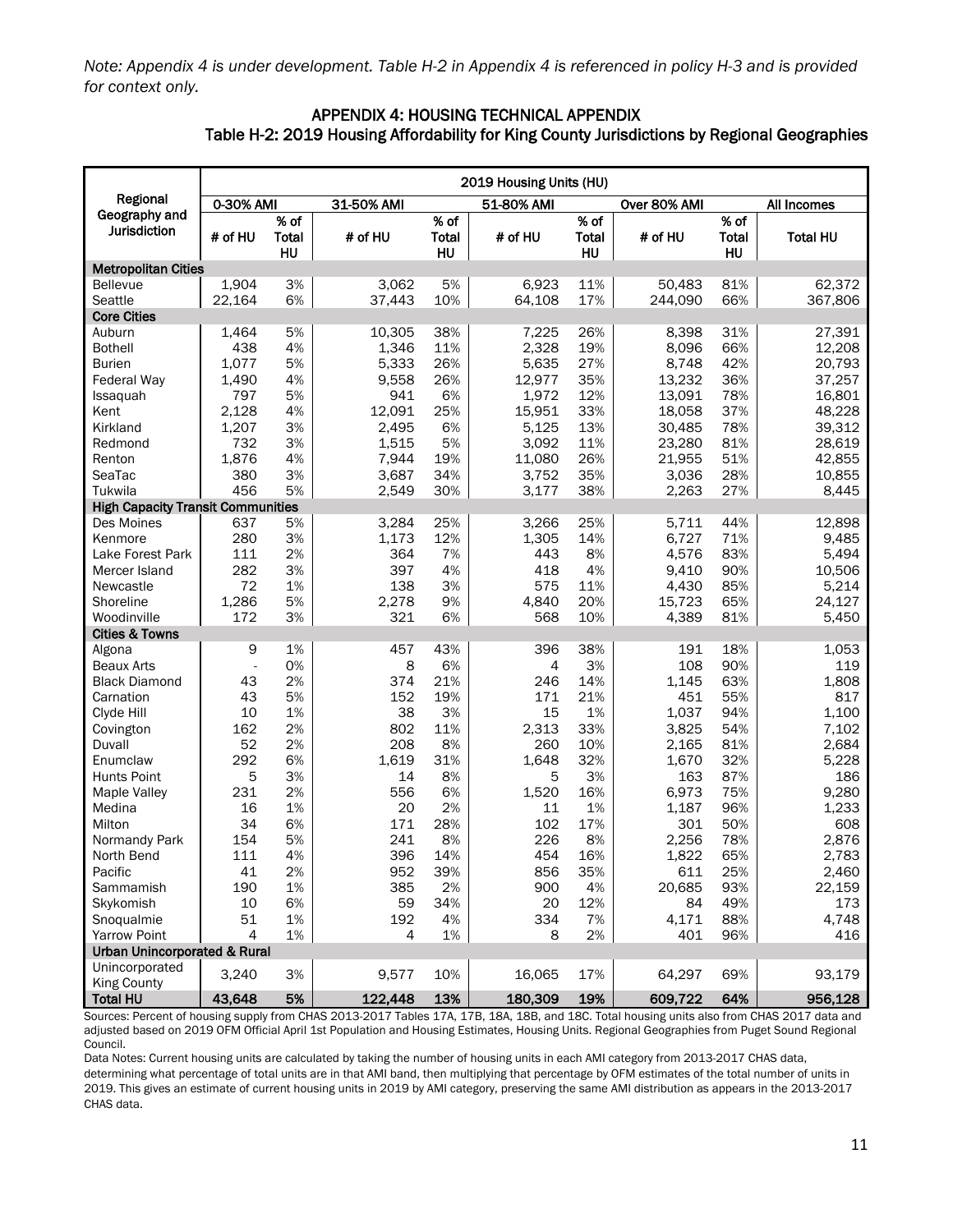| Amendment#     | Sponsor                                  | Change                                                                                    | <b>Notes</b> |
|----------------|------------------------------------------|-------------------------------------------------------------------------------------------|--------------|
| $\mathbf{1}$   | <b>Master Builders</b><br>Association of | Add the underlined text to policy H-11:                                                   |              |
|                | King and                                 | "Implement strategies to overcome cost barriers to housing affordability.                 |              |
|                | Snohomish                                | Strategies to do this vary but can include updating development standards                 |              |
|                | Counties                                 | and regulations, shortening permit timelines, implementing online                         |              |
|                |                                          | permitting, optimizing residential densities, reducing parking                            |              |
|                |                                          | requirements, and developing programs, policies, partnerships, and                        |              |
|                |                                          | incentives to decrease costs to build and preserve affordable housing."                   |              |
| $\overline{2}$ | <b>Master Builders</b><br>Association of | Add the underlined text to policy H-13:                                                   |              |
|                | King and                                 | "Increase housing choices for everyone-particularly those earning lower                   |              |
|                | Snohomish                                | wages-in locations accessible to or within a reasonable commute to                        |              |
|                | Counties                                 | major employment centers and affordable to all income levels. Ensure                      |              |
|                |                                          | there are zoning ordinances and building policies in place that allow and                 |              |
|                |                                          | eEncourage housing production at levels that improve jobs-housing                         |              |
|                |                                          | balance throughout the county across all income levels."                                  |              |
| 3              | Futurewise                               | Add the underlined text to policy H-16:                                                   |              |
|                |                                          | "Adopt inclusive planning tools and policies whose purpose is to increase                 |              |
|                |                                          | the ability of all residents in jurisdictions throughout the county to live in            |              |
|                |                                          | the neighborhood of their choice, reduce disparities in access to                         |              |
|                |                                          | opportunity areas, and meet the needs of the region's current and future<br>residents by: |              |
|                |                                          | a. Providing access to affordable housing to rent and own throughout                      |              |
|                |                                          | the jurisdiction, with a focus on areas of high opportunity.                              |              |
|                |                                          | b. Expanding capacity for moderate density housing throughout the                         |              |
|                |                                          | jurisdiction, especially in areas currently zoned for lower density                       |              |
|                |                                          | single-family detached housing, and capacity for high-density                             |              |
|                |                                          | housing, where appropriate, consistent with the Regional Growth                           |              |
|                |                                          | Strategy.                                                                                 |              |
|                |                                          | Evaluating the feasibility of, and implementing, where appropriate,                       |              |
|                |                                          | inclusionary and incentive zoning to provide affordable housing.                          |              |

## Exhibit 2: 2021 CPP Housing Chapter Amendment Tracker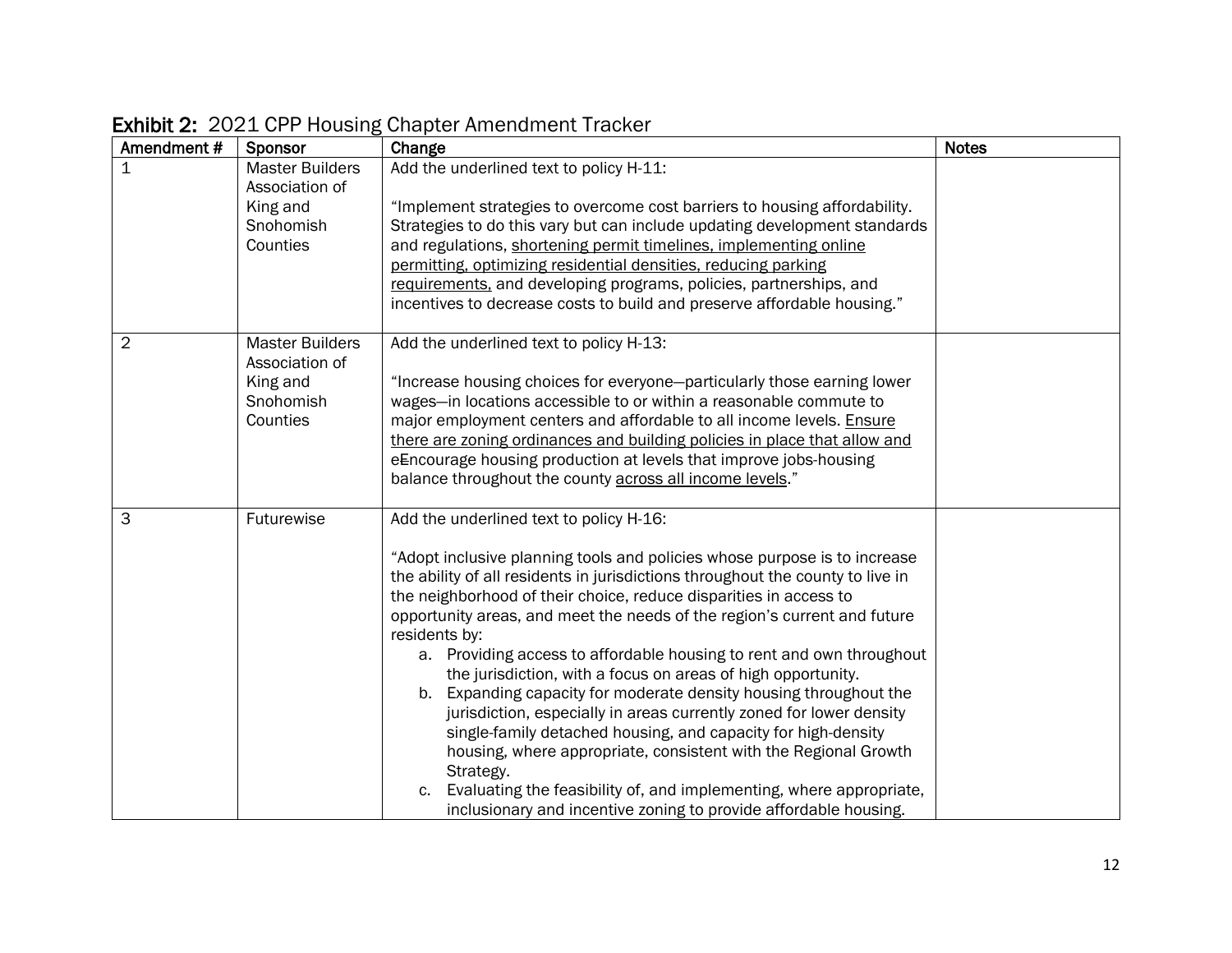|    |                                                                               | Providing access to housing types that serve a range of household<br>d.<br>sizes, types, and incomes including 2+ bedroom homes for<br>families with children and/or adult roommates, and accessory<br>dwelling units, efficiency studios and/or congregate residences for<br>single adults."                                                                                                                                                                                                                                                                                                                                                                                                                                                                                                                                                                                                                                                                                                                                                                                          |                                                                                                                                                           |
|----|-------------------------------------------------------------------------------|----------------------------------------------------------------------------------------------------------------------------------------------------------------------------------------------------------------------------------------------------------------------------------------------------------------------------------------------------------------------------------------------------------------------------------------------------------------------------------------------------------------------------------------------------------------------------------------------------------------------------------------------------------------------------------------------------------------------------------------------------------------------------------------------------------------------------------------------------------------------------------------------------------------------------------------------------------------------------------------------------------------------------------------------------------------------------------------|-----------------------------------------------------------------------------------------------------------------------------------------------------------|
| 4  | <b>Master Builders</b><br>Association of<br>King and<br>Snohomish<br>Counties | Not proposing a specific amendment to policy H-18 but flagging this as a<br>potential concern:<br>"Promote equitable development and adopt anti-displacement strategies,<br>including dedicated funds for land acquisition and affordable housing<br>production and preservation. Mitigate displacement that may result from<br>planning, public and private investments, and market pressure.<br>Implement anti-displacement measures prior to or concurrent with<br>development capacity increases and capital investments."                                                                                                                                                                                                                                                                                                                                                                                                                                                                                                                                                         | The last two sentences<br>raise questions on<br>what actions are to be<br>taken by jurisdictions.<br>Very broad; actual<br>intent could be more<br>clear. |
| 5a | <b>Master Builders</b><br>Association of<br>King and<br>Snohomish<br>Counties | Add the underlined text to policy H-23, remove the struck through text,<br>and adjust lettering to account for additional items.<br>"Monitor progress toward meeting countywide housing growth targets,<br>countywide need, and eliminating disparities in access to housing and<br>neighborhoods of choice. Where feasible, use existing regional and<br>jurisdictional reports and monitoring tools and collaborate to reduce<br>duplicative reporting.<br>Jurisdictions, including the county for unincorporated areas, will report<br>annually to the county:<br>a. total housing units;<br>b. number of units lost to demolition, redevelopment, or conversion<br>to non-residential use.<br>c. total income-restricted units, by AMI limit, for which the city is a<br>party to affordable housing covenants on the property title;<br>d. of total housing units, net new housing units created during the<br>reporting period and what type of housing was constructed.<br>broken down by at least single-family, moderate density housing<br>types, high density housing types |                                                                                                                                                           |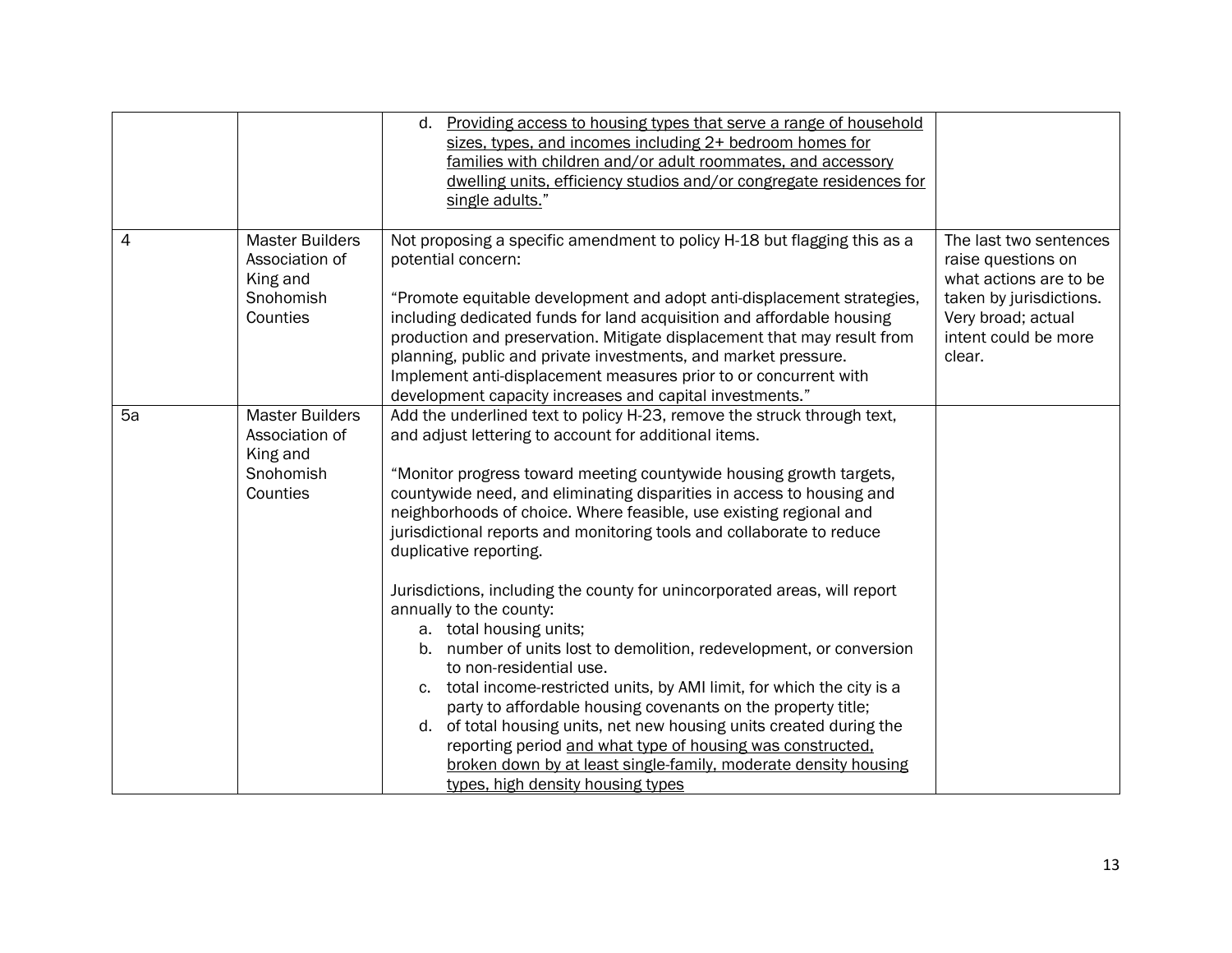| e. of total income-restricted units, net new income-restricted units,   |  |
|-------------------------------------------------------------------------|--|
| by tenure, AMI limit, address, and term of rent and income              |  |
| restrictions, created during the reporting period;                      |  |
| f. total new accessible units permitted;                                |  |
| percentage of total zoned residential capacity by type of housing<br>g. |  |
|                                                                         |  |
| allowed, including but not limited to single-family, moderate           |  |
| density, high density;                                                  |  |
| g.h. new strategies (e.g. land use code changes, dedicated fund         |  |
| sources, conveyance of surplus property) implemented during the         |  |
| reporting period to increase housing diversity or increase the          |  |
| supply of income-restricted units in the jurisdiction; and              |  |
| h.i. jurisdiction's new strategies implemented during the reporting     |  |
| period to reduce disparate housing outcomes and expand housing          |  |
| and neighborhood choice for BIPOC households and other                  |  |
| population groups identified through policy H-5.                        |  |
| The county will report annually:                                        |  |
| a. countywide housing inventory of:                                     |  |
| total housing units;<br>i.                                              |  |
| total income-restricted units, by AMI limit;<br>ii.                     |  |
| total housing units, net new housing units created during<br>iii.       |  |
| the reporting period and what type of housing constructed;              |  |
| and                                                                     |  |
| total income-restricted units by tenure, AMI limit, location,<br>iv.    |  |
| created during the reporting period, starting in 2021.                  |  |
| total net new income-restricted units and the term of rent<br>v.        |  |
| and income restrictions created during the reporting                    |  |
| period, starting in December 2022; and                                  |  |
| share of households by housing tenure by jurisdiction; and<br>vi.       |  |
| zoned residential capacity percentages broken down by<br>vii.           |  |
| housing type/number of units allowed per lot.                           |  |
| b. county's new strategies (e.g. dedicated fund sources, conveyance     |  |
| of surplus property) implemented during the reporting period to         |  |
| increase the supply of restricted units in the county, including        |  |
| geographic allocation of resources;                                     |  |
| county's new strategies implemented during the reporting period<br>C.   |  |
| to reduce disparate housing outcomes and expand housing and             |  |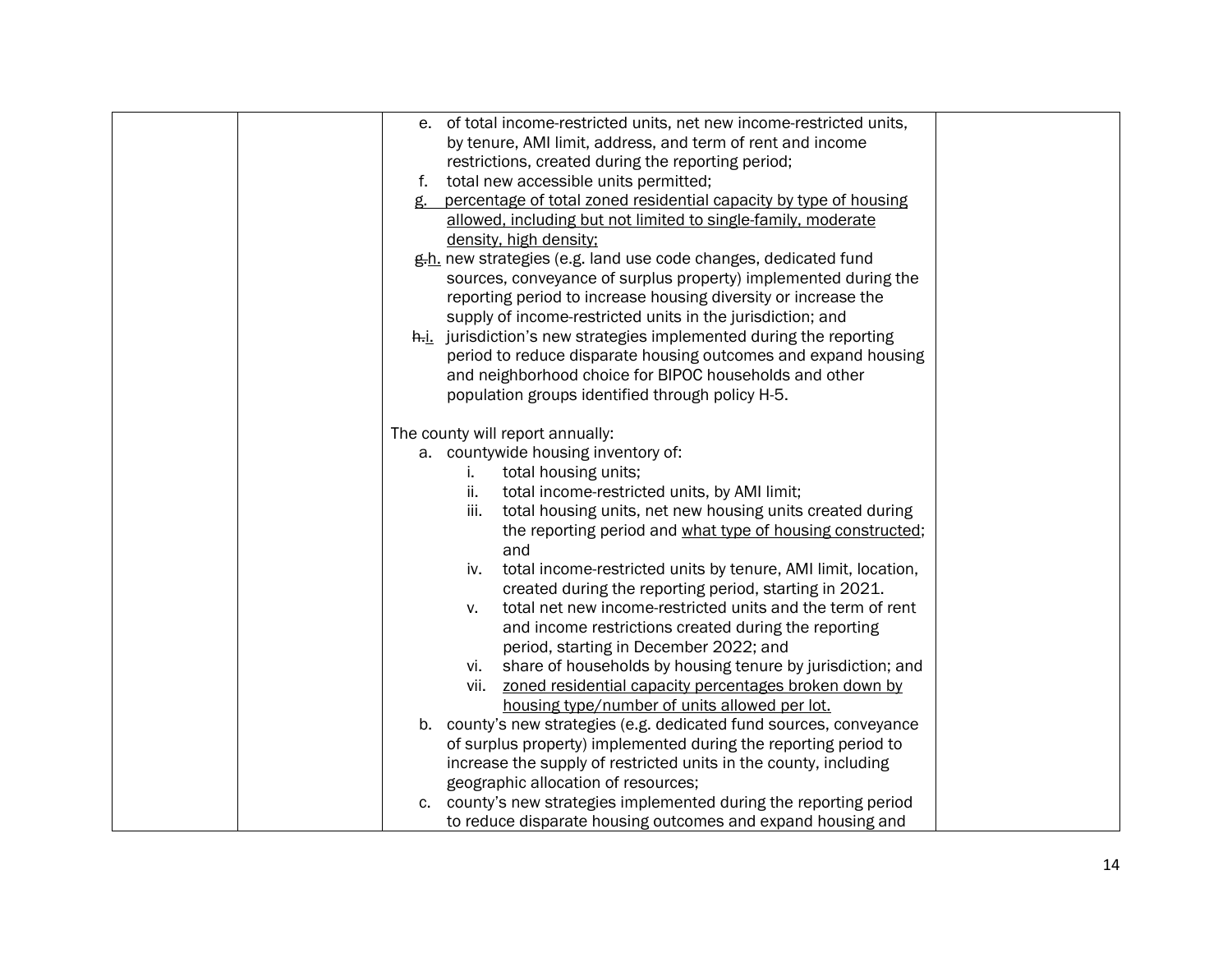|                |                                         | neighborhood choice for BIPOC households and other population<br>groups identified through policy H-5.<br>d. number of income-restricted units within a $\frac{1}{2}$ mile walkshed of a<br>high-capacity or frequent transit stations in the county;<br>e. share of households with housing cost burden, by income band,<br>race, and ethnicity;<br>tenant protection policies adopted by jurisdiction; and<br>f.<br>number of individuals and households experiencing<br>g.<br>homelessness, by race and ethnicity.<br>Where feasible, jurisdictions will also collaborate to provide:                                                                                                                                                                                                                                                                                                                                                                                                                                                                                                    |                                                                                                                                                                                                                  |
|----------------|-----------------------------------------|---------------------------------------------------------------------------------------------------------------------------------------------------------------------------------------------------------------------------------------------------------------------------------------------------------------------------------------------------------------------------------------------------------------------------------------------------------------------------------------------------------------------------------------------------------------------------------------------------------------------------------------------------------------------------------------------------------------------------------------------------------------------------------------------------------------------------------------------------------------------------------------------------------------------------------------------------------------------------------------------------------------------------------------------------------------------------------------------|------------------------------------------------------------------------------------------------------------------------------------------------------------------------------------------------------------------|
|                |                                         | a. type and bedroom count of new housing units (recommended<br>source: PSRC's Residential Building Permits annual reports); and<br>b. changes in zoned capacity for housing, including housing<br>densities and types."                                                                                                                                                                                                                                                                                                                                                                                                                                                                                                                                                                                                                                                                                                                                                                                                                                                                     |                                                                                                                                                                                                                  |
| 5 <sub>b</sub> | <b>Council Chair</b><br><b>Balducci</b> | In policy H-23, delete the text that is struck through and add the text that<br>is underlined.<br>"Jurisdictions, including the county for unincorporated areas, will report<br>annually to the county:<br>a. total housing units;<br>b. number of units lost to demolition, redevelopment, or conversion<br>to non-residential use.;<br>c. total income-restricted units, by AMI limit, for which the city is a<br>party to affordable housing covenants on the property title;<br>d. of total housing units, net new housing units created during the<br>reporting period;<br>e. of total income-restricted units, net new income-restricted units,<br>by tenure, AMI limit, address, and term of rent and income<br>restrictions, created during the reporting period;<br>f. total new accessible units permitted;<br>g.f.-new strategies (e.g. land use code changes, dedicated fund<br>sources, conveyance of surplus property) implemented during the<br>reporting period to increase housing diversity or increase the<br>supply of income-restricted units in the jurisdiction; and | It is unclear what was<br>intended by the use of<br>the term accessible.<br>There also isn't a<br>reliable data set for<br>accessible units at this<br>time, so move this to<br>the "where feasible"<br>section. |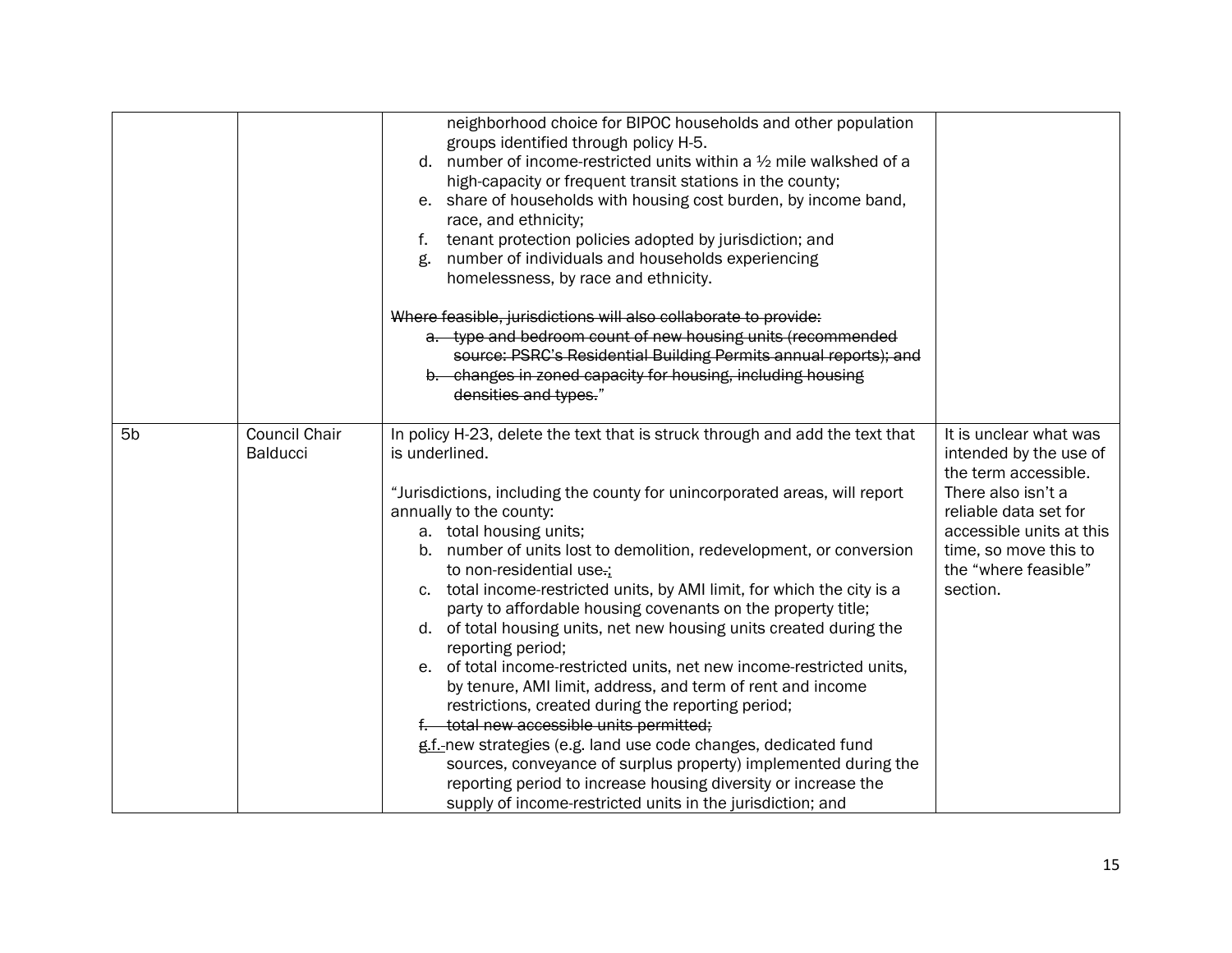| h.g. jurisdiction's new strategies implemented during the reporting            |
|--------------------------------------------------------------------------------|
| period to reduce disparate housing outcomes and expand housing                 |
| and neighborhood choice for BIPOC households and other                         |
| population groups identified through policy H-5.                               |
|                                                                                |
| The county will report annually:                                               |
| a. countywide housing inventory of:                                            |
| total housing units;<br>i.                                                     |
| ii.<br>total income-restricted units, by AMI limit;                            |
| iii.<br>total housing units, net new housing units created during              |
| the reporting period; and                                                      |
| total income-restricted units by tenure, AMI limit, location,<br>iv.           |
| created during the reporting period, starting in 2021-;                        |
| total net new income-restricted units and the term of rent<br>V.               |
| and income restrictions created during the reporting                           |
| period, starting in December 2022; and                                         |
| share of households by housing tenure by jurisdiction.; and<br>vi.             |
| county's new strategies (e.g. dedicated fund sources, conveyance<br>b.         |
| of surplus property) implemented during the reporting period to                |
| increase the supply of restricted units in the county, including               |
| geographic allocation of resources;                                            |
| c. county's new strategies implemented during the reporting period             |
| to reduce disparate housing outcomes and expand housing and                    |
| neighborhood choice for BIPOC households and other population                  |
| groups identified through policy H-5-;                                         |
| d. number of income-restricted units within a $\frac{1}{2}$ mile walkshed of a |
| high-capacity or frequent transit stations in the county;                      |
| e. share of households with housing cost burden, by income band,               |
| race, and ethnicity;                                                           |
| f. tenant protection policies adopted by jurisdiction; and                     |
| number of individuals and households experiencing<br>g.                        |
| homelessness, by race and ethnicity.                                           |
| Where feasible, jurisdictions will also collaborate to provide:                |
| a. type and bedroom count of new housing units (recommended                    |
| source: PSRC's Residential Building Permits annual reports); and               |
|                                                                                |